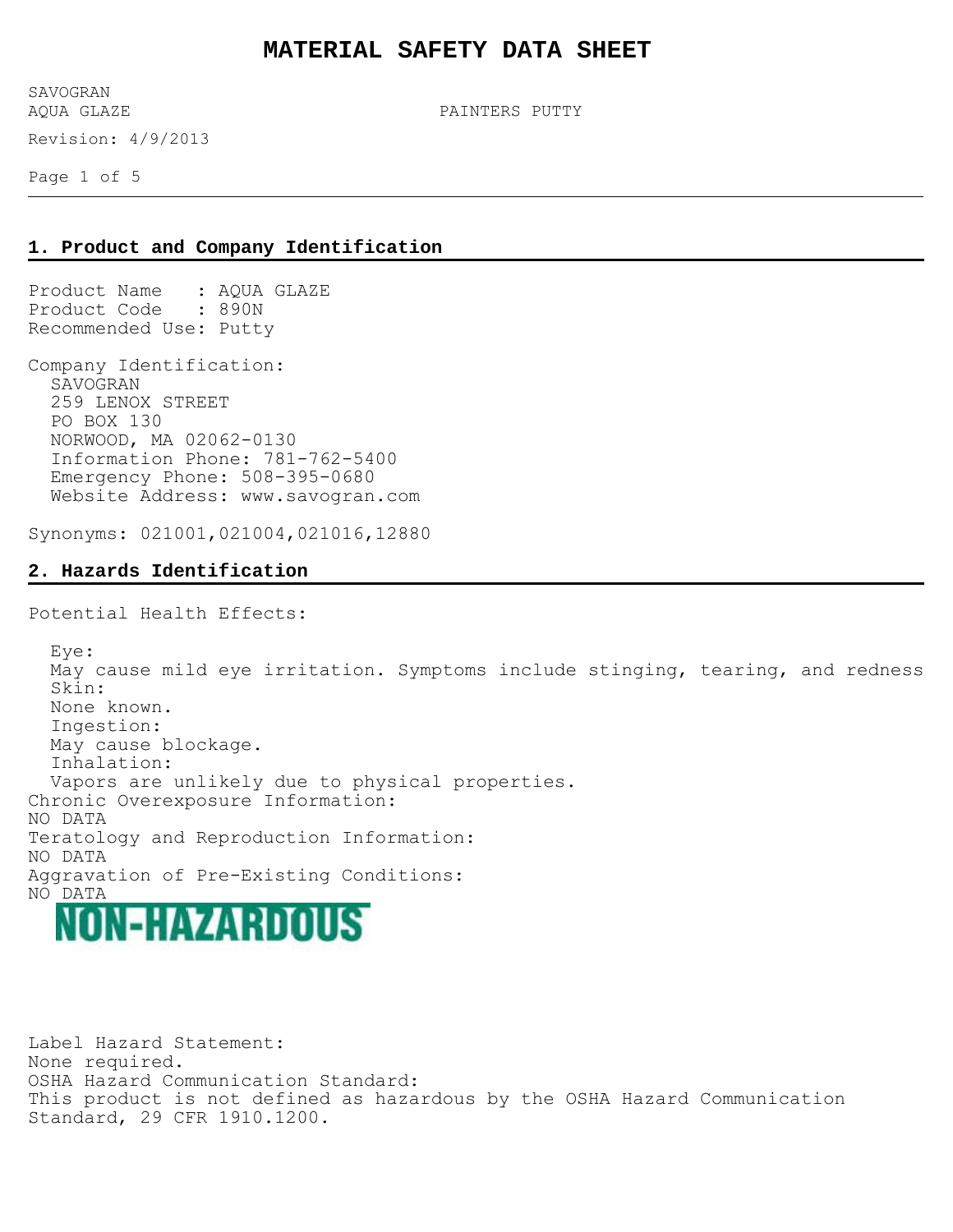SAVOGRAN<br>AQUA GLAZE

Revision: 4/9/2013

PAINTERS PUTTY

Page 2 of 5

# **3. Composition/Information on Ingredients** Component  $\text{CAS}\#$   $\text{CAS}\#$   $\text{CAS}\#$   $\text{CAS}\#$ CALCIUM CARBONATE 1317-65-3 75% - 80% ACGIH 10 mg/m3 TWA (total dust) ACGIH 5 mg/m3 TWA (respirable dust) BUTYL BENZYL PHTHALATE **85-68-7** 0% - 5% EXPOSURE GUIDELINES NOT ESTABLISHED

#### **4. First Aid Measures**

Eyes:

Rinse with water for 15 minutes. If irritation persists seek medical attention. Skin: Remove contaminated clothing. Wash exposed area with soap and water. If symptoms persist, seek medical attention. Launder clothing before reuse.

Ingestion: If ingested, DO NOT induce vomiting; call a physician immediately. Inhalation: If symptoms develop, immediately move individual away from exposure and into fresh air. Seek immediate medical attention.

Note to Physicians: Treat symptomatically. No specific antidote available.

## **5. Fire Fighting Measures**

Flammable Properties: None

Hazardous Combustion Products: May form carbon dioxide and carbon monoxide, various hydrocarbons.

Extinguishing Media: Not combustible. Use extinguishing method suitable for surrounding fire.

Firefighting Procedures: NONE

# **6. Accidental Release Measures**

Small Spill: No special precautions. Large Spill: No special precautions. Environmental Precautions: No special precautions.

Methods/Materials for Containment and Cleaning Up: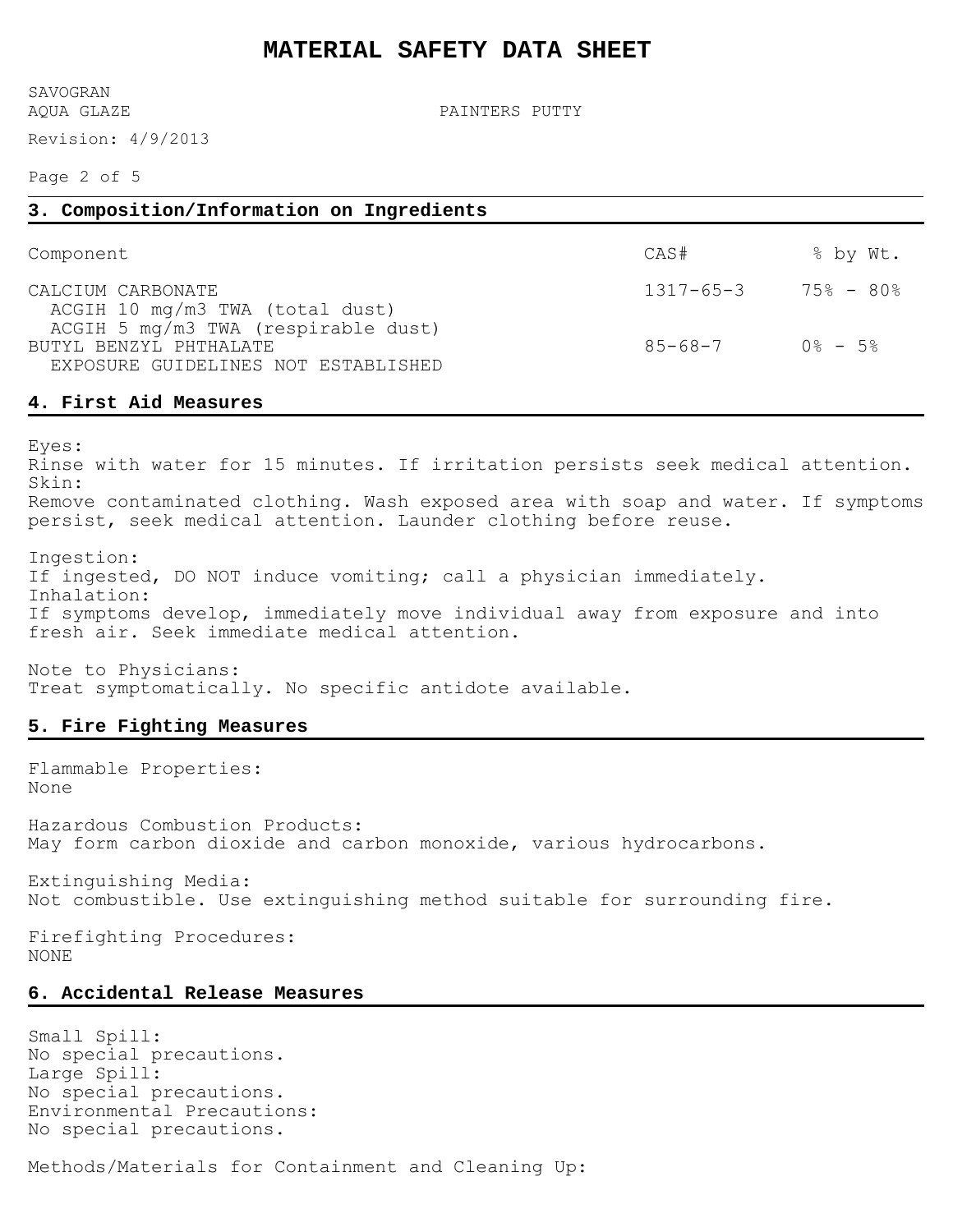SAVOGRAN<br>AQUA GLAZE

Revision: 4/9/2013

PAINTERS PUTTY

Page 3 of 5

Use normal clean up procedures. No special precautions.

#### **7. Handling and Storage**

Handling: Wash thoroughly after handling. Storage: Keep container tightly closed.

#### **8. Exposure Controls/Personal Protection**

Airborne Exposure Limits: See Section 3

Engineering Controls: None required when used as intended.

Personal Protective Equipment:

 Respiratory Protection: None required when used as intended.

 Skin Protection: None required when used as intended.

 Eye Protection: None required when used as intended.

#### **9. Physical and Chemical Properties**

Boiling Point: NA Melting Point: NO DATA Freezing Point: NO DATA Vapor Pressure: NA Vapor Density: NA Solubility in Water: Negligible; less than 0.1% Evaporation Rate: NO DATA Flash Point: NONE Method: MO DATA Lower explosive limit: NO DATA Upper explosive limit: NO DATA Autoignition Temperature: NO DATA Specific Gravity: 2.012 pH: 7-9 Odor: Mild ammoniacal Appearance:: White paste

#### **10. Stability and Reactivity**

Chemical Stability (Conditions to Avoid): Stable

Incompatibility: None known.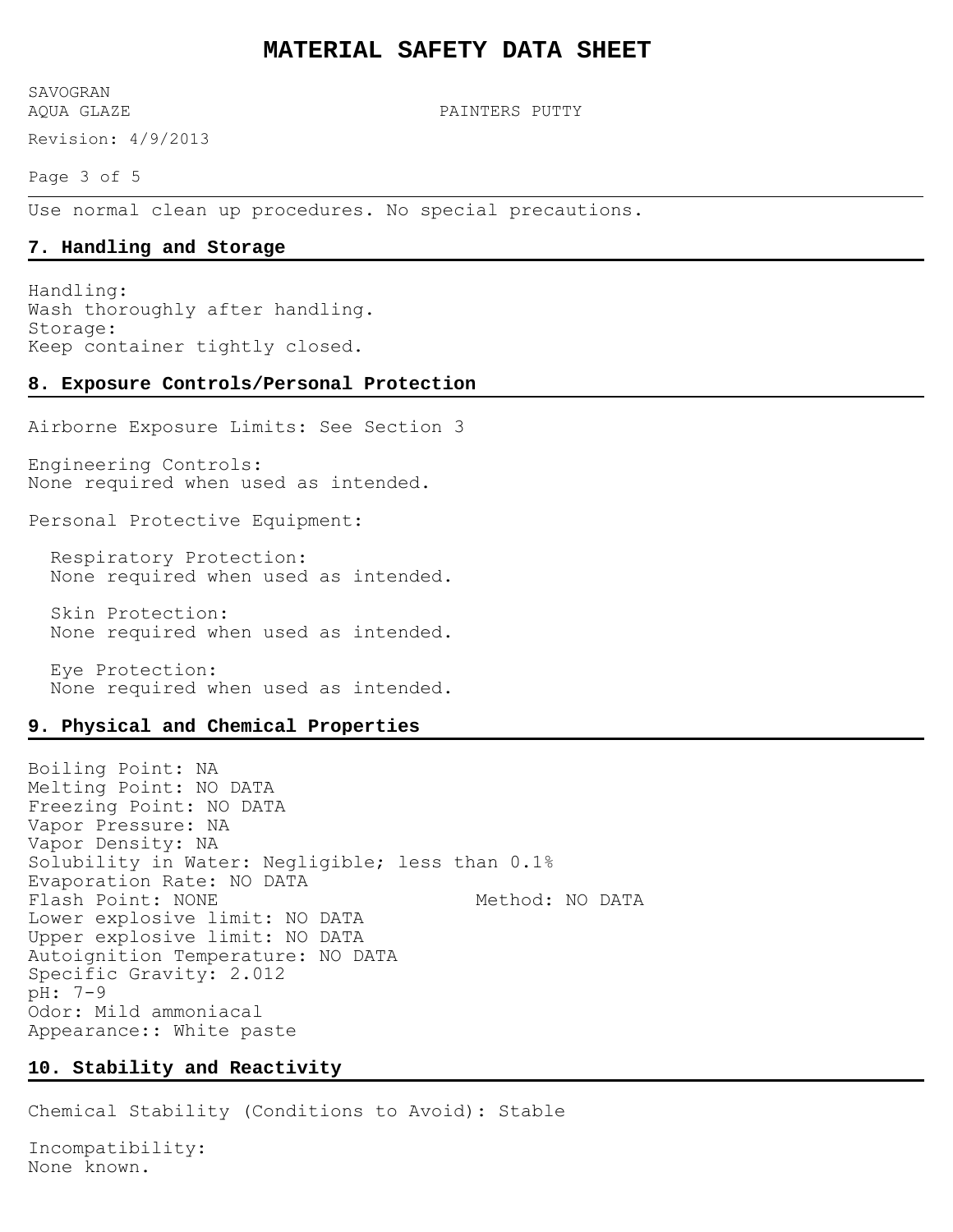Revision: 4/9/2013 SAVOGRAN<br>AQUA GLAZE

PAINTERS PUTTY

Page 4 of 5

Hazardous Decomposition Products: Carbon dioxide and carbon monoxide, various hydrocarbons.

Hazardous Polymerization: Will not occur.

#### **11. Toxicological Information**

Acute: None

Subchronic: None

Chronic/Carcinogenicity: Not listed by ACGIH, IARC, NIOSH, NTP or OSHA

Routes of Exposure: Ingestion

### **12. Ecological Information**

Environmental Fate: This product has no known adverse effect on ecology.

#### **13. Disposal Considerations**

Waste Disposal Method: Small quantities may be deposited in general trash and residue flushed down drain with water. Large spills must be disposed of in accordance with local state and federal regulations.

#### **14. Transport Information**

Land Transport (DOT): Not Regulated

### **15. Regulatory Information**

U.S. Federal Regulations: TSCA: The intentional ingredients of this product are listed. OSHA: The intentional regulated ingredients of this product are listed. CERCLA: SARA Hazard Category: None Section 313: Not Listed Reportable Quantity: None of the chemicals in this material have an RQ State Regulations: NO DATA Volatile Organic Compounds: 0.98 by wt.;19 g/l;0.16 lbs/gallon

## **16. Other Information:**